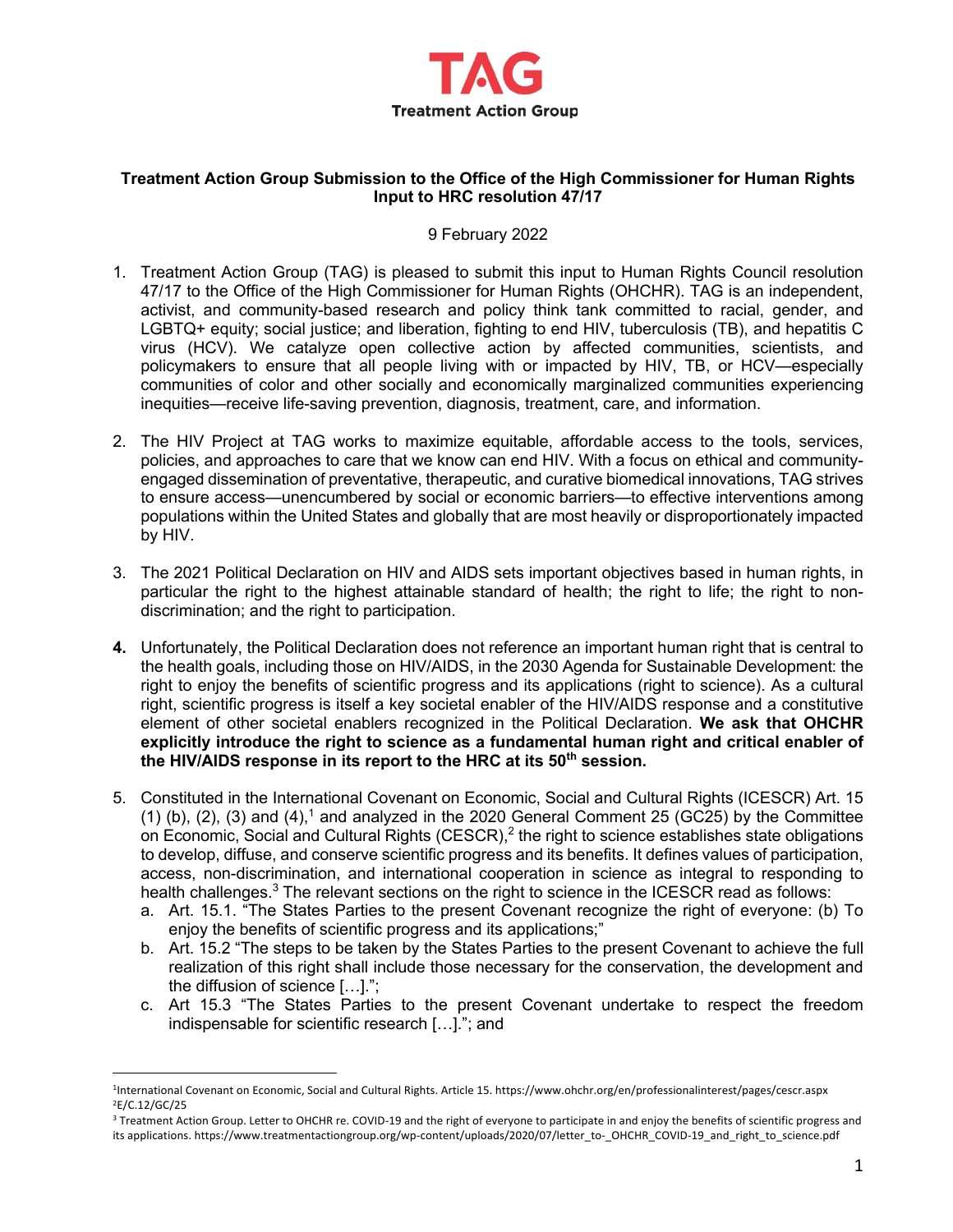

- d. Art. 15.4 "The States Parties to the present Covenant recognize the benefits to be derived from the encouragement and development of international contacts and co-operation in the scientific [...] fields."
- 6. Under the right to science, States as duty bearers are obligated to ensure that everyone can share in the benefits of scientific advancement. States are also obligated to take steps to support scientific advances (i.e., develop), share tangible and intangible benefits of science including e.g., knowledge, therapeutics, diagnostics, etc. (i.e., diffuse), and provide a framework to sustain scientific knowledge and advances for future generations (i.e., conserve). Simultaneously, States must work to protect scientific freedom and support international cooperation.
- 7. TAG has witnessed how scientific advances can transform the course of an epidemic when States support science through e.g., investing in research and development (R&D) and disseminate its benefits. Grave harm results from States' inattention to the development and diffusion of science.
- 8. The strong interdependence of the right to science, the right to health, and other human rights was expressed in GC25 where CESCR articulated the obligation of States to "Ensure access to those applications of scientific progress that are critical to the enjoyment of the right to health and other economic, social and cultural rights."4 TAG's work with communities and scientists on the frontlines of the HIV epidemic, as well as the intersecting epidemics of TB and HCV, clearly demonstrates how science policy is human rights policy in the context of health. The human rights dimensions of science policy manifest in the HIV/AIDS response in several ways, appearing in bold and explored below.

Science policy as human rights policy manifests in the **right to participation** in all domains of the HIV/AIDS response, particularly in research and in processes to determine effective, equitable, and culturally congruent dissemination of health technologies and strategies stemming from research.

- 9. As GC25 explains, the right to science "encompasses not only a right to receive the benefits of the applications of scientific progress but also a right to participate in scientific progress." In CESCR's authoritative interpretation, the right to science makes no rigid distinction between scientists and the general public. This validates the rich tradition of community engagement in global HIV/AIDS research and policy formulation and reaffirms ethical pillars of the HIV/AIDS response such as the Denver Principles and the Greater Involvement of People with AIDS (GIPA).
- 10. Through the GIPA principles, people affected by HIV/AIDS and its major co-infections TB and HCV have participated in shaping the scientific research agenda through mechanisms such as community advisory boards. The meaningful participation of people living with HIV in research must be both safeguarded where it already exists and strengthened where it is still lacking.
- 11. In a positive example, the U.S. National Institutes of Health-funded Community Partners program used the right to science to create a tool called the Representative Studies Rubric, designed to assess and encourage the participation of underrepresented groups in HIV clinical trials sponsored by the NIH, noting that the right to science framework necessitates a conscious, active approach to equal representation of all communities affected by HIV/AIDS in research.<sup>5</sup>
- 12. Recent examples of where communities affected by HIV have been excluded from the HIV/AIDS research agenda include inadequate engagement of heavily impacted populations during the earliest stages of research prior to regulatory approvals of oral PrEP; and exclusion of people assigned female at birth from initial trials of emtricitabine-tenofovir for PrEP. Other examples are suboptimal

<sup>4</sup> E/C.12/GC/25. See also: Shaheed F. Report of the Special Rapporteur in the field of cultural rights, the right to enjoy the benefits of scientific progress and its applications. A/HRC/20/26. 14 May 2012.

<sup>5</sup> See, Office of HIV/AIDS Network Coordination: https://www.hanc.info/content/dam/hanc/resources/RSR-HANC-Website.pdf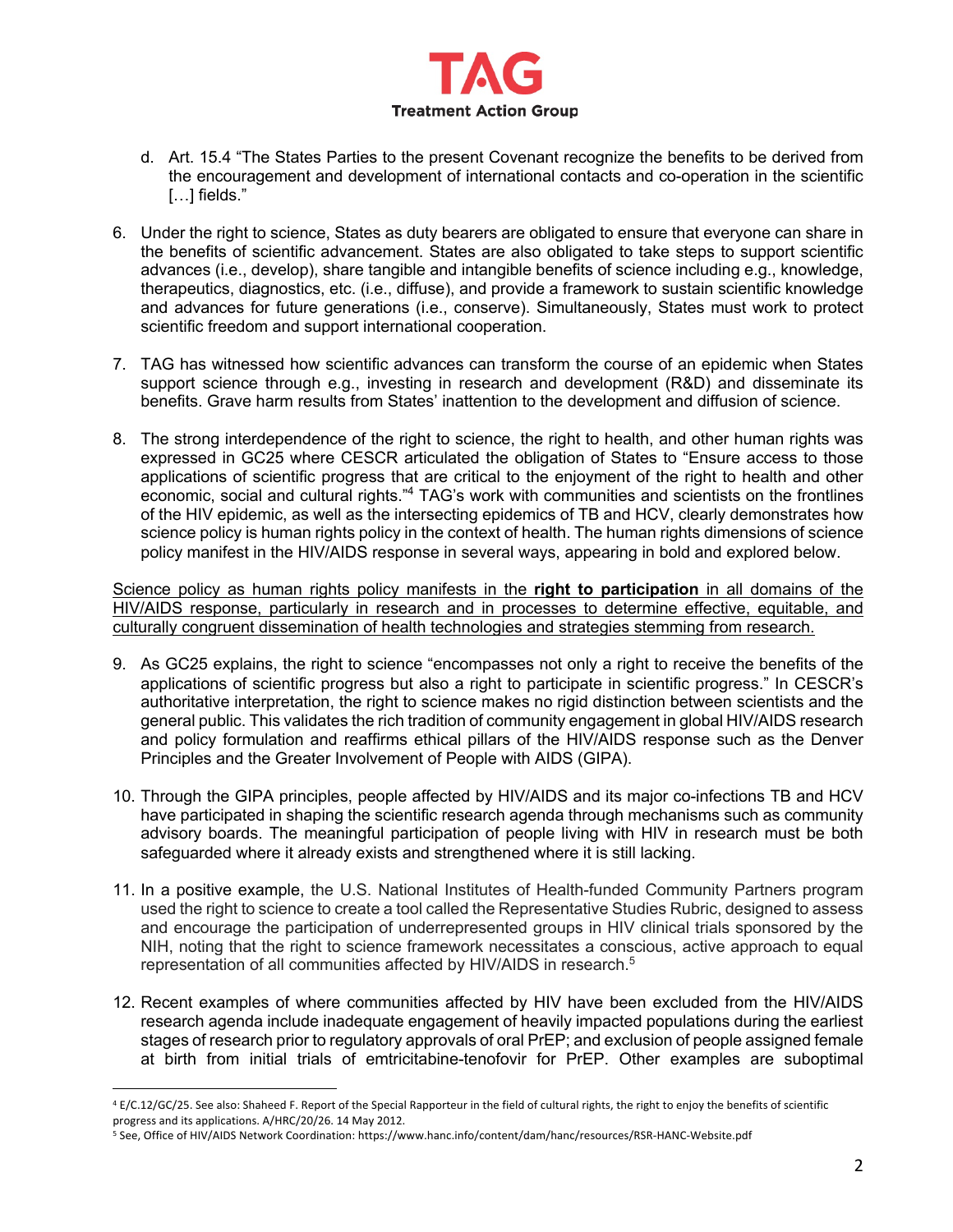

engagement of racial/ethnic minority populations and transgender populations in HIV cure-focused research<sup>6</sup> as well as in U.S.-based vaccine clinical trials, including pediatric trials; although there has been progress toward higher representation of female adults<sup>7</sup> and successful inclusion of sexual and gender minorities in some prevention trials (e.g., HPTN 085/HVTN 704). $^8$ 

Science policy as human rights policy manifests in a **right of access** to the tangible and intangible results of scientific research on HIV/AIDS.

- 13. GC25 states that the right to science is underpinned by accessibility, acceptability, affordability, and quality (AAAQ) values. GC25 defines access as encompassing 1) intangible goods such knowledge and information, but also 2) the material results of scientific progress such as medicines and vaccines, as well as 3) the means, methods, and materials of scientific discovery.
- 14. As early as the 2006 Consolidated Version of the International Guidelines of HIV/AIDS and Human Rights, UNAIDS took note of the right to science, stating "In recognition of the human right to share in scientific advancement and its benefits, States should adopt laws and policies, at the domestic and international levels, ensuring that the outcomes of research and development are of national and global benefit, with particular attention to the needs of people in developing countries and people who are poor or otherwise marginalized."9 More recently, UNAIDS's leadership in the People's Vaccine Alliance is an example of UNAIDS already supporting a right to science framework.
- 15. UNDP-sponsored reports of the Global Commission on HIV and the Law (2015 and 2018), and the report by the UNSG High-Level Panel on Access to Medicines invoke the right to science as a platform for States to address "the incoherencies between international human rights, trade, intellectual property rights and public health objectives."10 The opening paragraph of the UNSG's Report mentions the right to science alongside the right to health as necessary to achieve the vision of SDG3 on Health.
- 16. Of particular importance in today's scientific landscape, TAG's HIV Project is committed to advocating for maximal access to long-acting technologies for HIV treatment and prevention, which are critical for achieving goals of national and international strategic plans to reduce and ultimately altogether end new diagnoses of HIV.

## Science policy as human rights policy further manifests in **the obligation of States to develop, disseminate, and conserve science** on HIV/AIDS and its major co-infections including TB and HCV.

17. The ways in which science is financed, conducted, owned, and disseminated can either advance or undermine the realization of other human rights. In HIV, tremendous scientific progress, coupled with generic competition and strong pro-access norms, has improved treatment regimens to the point of simple, safe, and effective single-pill regimens now taken by over 22 million people globally.

<sup>6</sup> Flores, L. E., Frontera, W. R., Andrasik, M. P., del Rio, C., Mondríguez-González, A., Price, S. A., Krantz, E. M., Pergam, S. A., & Silver, J. K. (2021). Assessment of the inclusion of racial/ethnic minority, female, and older individuals in vaccine clinical trials. *JAMA Network Open, 4*(2), e2037640 e2037640. https://doi.org/10.1001/jamanetworkopen.2020.37640

<sup>7</sup> Curno, M. J., Rossi, S., Hodges-Mameletzis, I., Johnston, R., Price, M. A., & Heidari, S. (2016). A systematic review of the inclusion (or exclusion) of women in HIV research: From clinical studies of antiretrovirals and vaccines to cure strategies. *Journal of Acquired Immune Deficiency Syndromes, 71*(2), 181-188. https://doi.org/10.1097/qai.0000000000000842

<sup>8</sup> See: https://www.hptn.org/research/studies/704\_085

<sup>9</sup> OHCHR/UNAIDS. International Guidelines on HIV/AIDS and Human Rights. See e.g. para. 42 and 125.

https://www.ohchr.org/documents/publications/hivaidsguidelinesen.pdf

<sup>&</sup>lt;sup>10</sup> See report of the UNSG High-Level Panel on Access to Medicines: http://www.unsgaccessmeds.org/final-report/